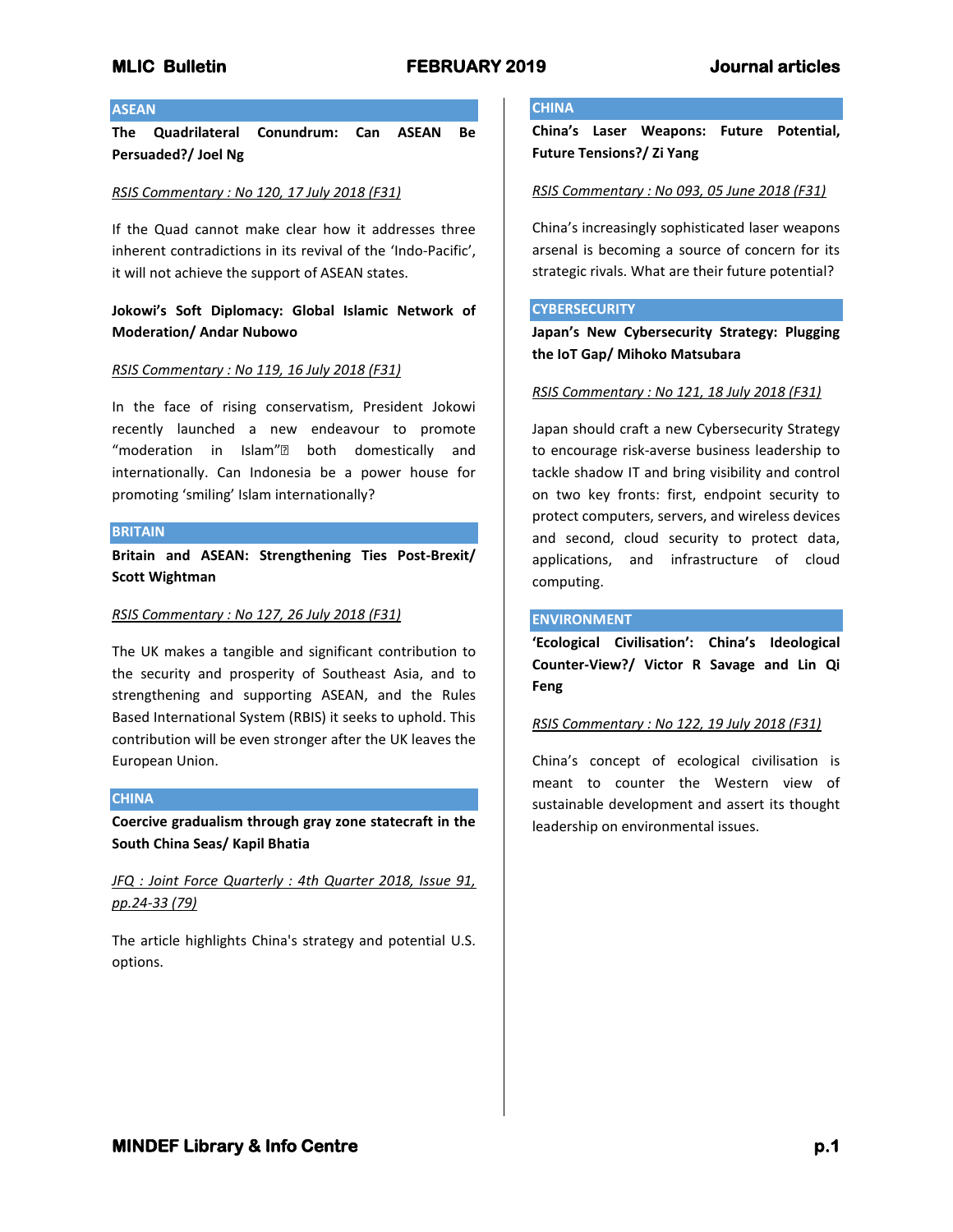# **MLIC Bulletin FEBRUARY 2019 Journal articles**

# **HUMAN RIGHTS**

**Understanding and Addressing Inequality/ Amanda Huan**

## *RSIS Commentary : No 125, 24 July 2018 (F31)*

Worsening inequality is one of the world's most pressing problems. It is not merely an economic issue, but a political and moral one as well. In the West, the rise of populist parties is an indicator of the dissatisfaction among populaces with rising inequality. In Southeast Asia, however, its impact is unclear. How severe is it and what solutions are available?

# **The Ongoing Rakhine Crisis: Time For ASEAN to Act/ Kang Siew Kheng**

## *RSIS Commentary : No 117, 11 July 2018 (F31)*

ASEAN foreign ministers meet in Singapore this month, amid the growing Rohingya crisis that has no clear solution in sight. ASEAN's credibility is challenged by this multi-faceted tragedy. What should ASEAN do?

#### **INDONESIA**

**Indonesian Armed Forces: steady modernisation drive/ C H Fong**

## *Asian Defence Journal : November 2018, pp.6-8 (131)*

This is a special report on the Indonesian Armed Forces or Tentara Nasional (TNI). The report is on TNI's procurement, expenditure, army, navy and air force.

**Exclusive Interview: General Ryamizard Ryacudu, Minister of Defence, Indonesia**

## *Asian Defence Journal : November 2018, pp.10-13 (131)*

In an exclusive interview, Indonesia's Minister of Defence, Gen (Rtd) Ryamizard Ryacudu talks on the progress of the nation's path towards self sufficiency in defence capabilities, effort to protect territorial integrity, and collaboration with regional states and beyond on matters regarding defence and security.

## **INTERNATIONAL RELATIONS**

**India's Indo-Pacific Embrace/ Rajeev Ranjan Chaturvedy**

## *RSIS Commentary : No 103, 21 June 2018 (F31)*

India's perspective on peace and prosperity in the Indo-Pacific was outlined by Prime Minister Narendra Modi during his recent visits to New Delhi's maritime neighbours - Indonesia, Malaysia and Singapore.

## **INTERNATIONAL SECURITY**

**Would U.S leaders push the button?/ Reid B C Pauly**

# *International Security : Vol 43, No 1, Vol 43, No 2, Fall 2018, pp.151-192 (68)*

This article explored the declassified records of wargames played by foreign policy elites during the cold war.

# **KOREA**

**Conflict and chaos on the Korean Peninsula/ Oriana Skylar Mastro**

# *International Security : Vol 43, No 1, Vol 43, No 2, Fall 2018, pp.84-116 (68)*

Military capabilities has been written about recent improvements in China, including its ground forces and strategic forces, that would make China better able to intervene militarily in a North Korean contingency.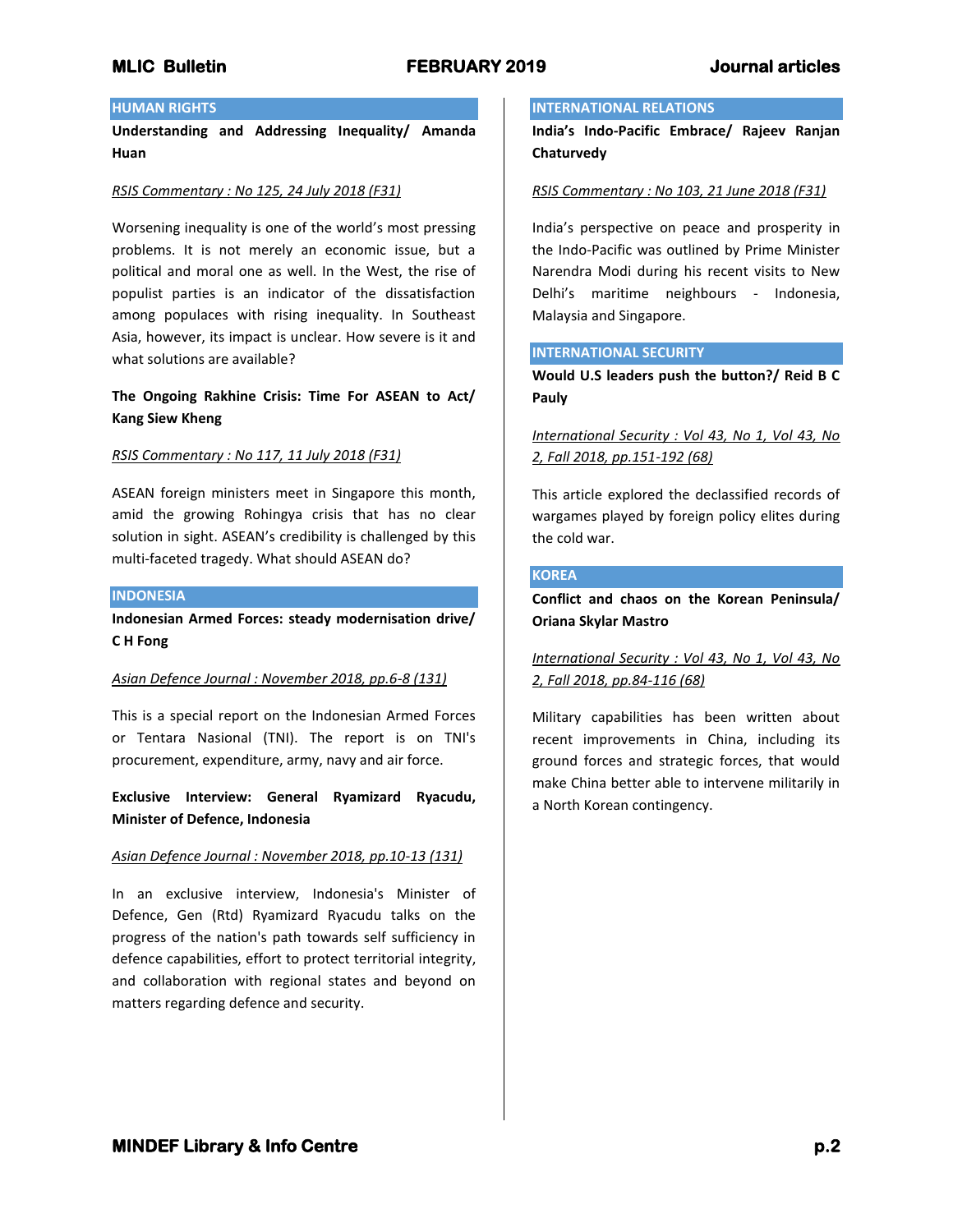# **MLIC Bulletin FEBRUARY 2019 Journal articles**

## **MALAYSIA**

**UMNO Post-Power: What Now in a Changing Landscape?/ Yang Razali Kassim**

#### *RSIS Commentary : No 112, 02 July 2018 (F31)*

Soon after its historic defeat in the 9 May 2018 general election, the long-dominant UMNO held its first party elections over the weekend. The much subdued contest for the presidency and other leadership positions, unlike the glitz and glamour of previous party polls, reflects the cloud the party is under. Will UMNO survive post-power?

# **Top Brass Interview: General Tan Sri Zulkifli Zainal Abidin, Chief of Defence Force, Malaysia**

## *Asian Defence Journal : November 2018, pp.14-19 (131)*

Gen Zulkifli Zainal Abidin shares his vision in this interview in preparing Malaysian Armed Forces into the future, which includes collaboration with other ASEAN forces, procurement of air defence system, and readying personnel for missions with immersive virtual reality technology.

## **MARITIME SECURITY**

**Inaugural ASEAN-China Maritime Drills**

## *Asian Defence Journal : November 2018, pp.4-5 (131)*

This is an article of the first maritime exercise between ASEAN and China. The article highlights; the close encounter between US Navy Destroyer and Chinese detroyer and the negotiations of Code of Conduct in the South China Sea.

## **NORTH KOREA**

**Ballistic Intentions/ Anshuman Chatterjee**

*Naval Forces: Vol.XXXIX, No.VI, 2018, pp.49-52 (41)*

An analysis of the North Korean submarine threat and South Korea's ability to counter it.

## **NORTH KOREA**

**Trump-Kim Summit: A Tale of Two Endings/ Alan Chong and Graham Ong-Webb**

## *RSIS Commentary : No 104, 22 June 2018 (F31)*

The Trump-Kim Summit in Singapore both raised high hopes amongst public opinion as well provided familiar fodder for critics of Trump's foreign policy. The Summit should be regarded as a proverbial fork in the foggy road of international diplomatic history.

# **Trump-Kim Summit: The Failure of American Leadership?/ Bhubhindar Singh**

## *RSIS Commentary : No 102, 20 June 2018 (F31)*

The impact of the Trump-Kim summit on American leadership in Northeast/East Asia is, at best, mixed. While the summit may have strengthened America's leverage in the Korean Peninsula, it failed to reassure its Northeast Asian allies.

## **RUSSIA**

## **Is Russia Still Isolated?/ Chris Cheang**

## *RSIS Commentary : No 108, 27 June 2018 (F31)*

It has been widely written that Russia has been internationally isolated since the 2014 Crimean and Ukraine crises as well as a host of other critical events that triggered Western economic and political sanctions. However, this assertion can increasingly be called into question.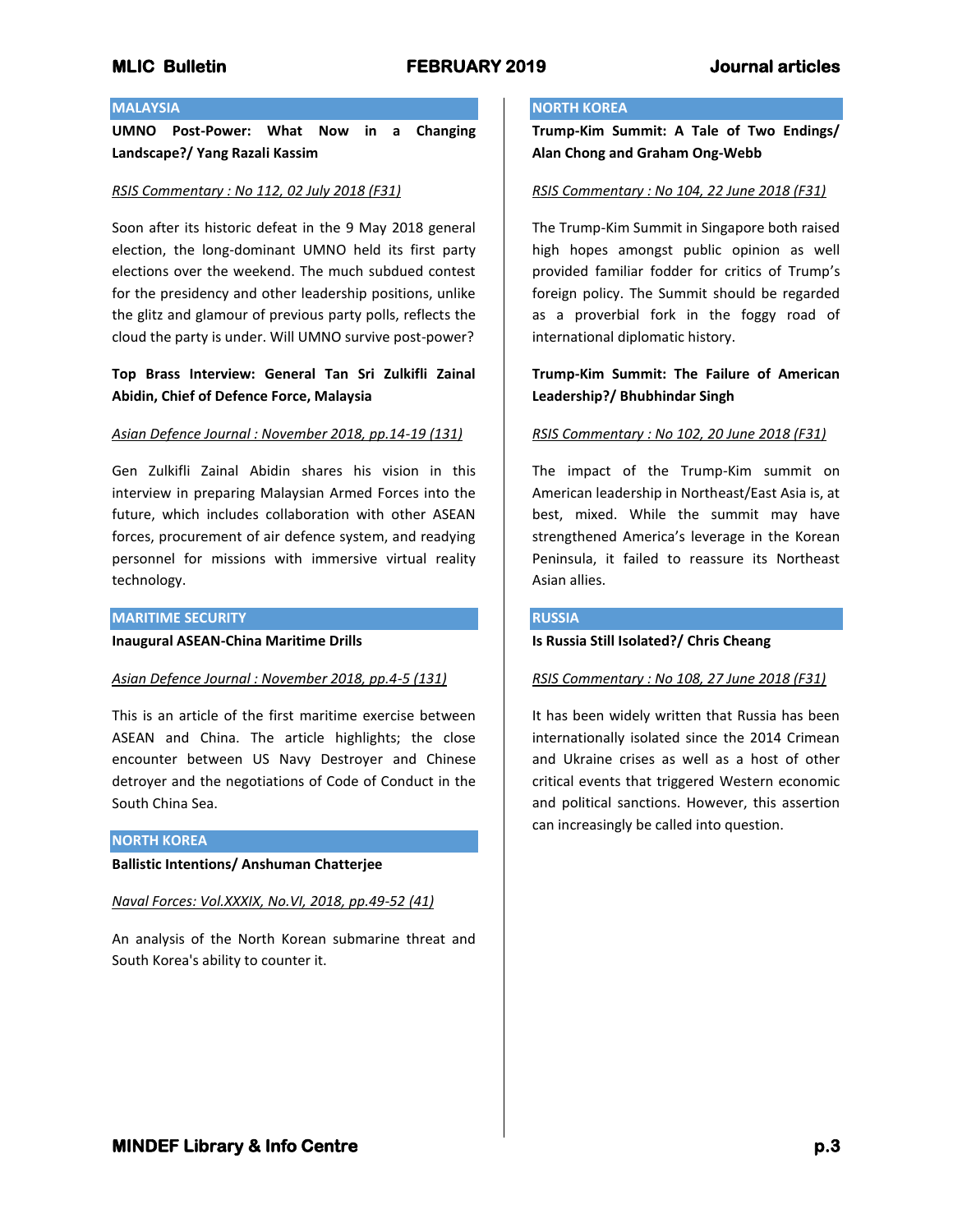## **RUSSIA**

**Trump-Kim Summit 2018: Russia's Cautious Response/ Chris Cheang**

#### *RSIS Commentary : No 108, 19 June 2018 (F31)*

RUSSIA has consistently opposed North Korea's nuclear weapons programme and advocated dialogue and negotiations as the only way to resolve the crisis. It had strongly criticised American pressure and what it considers United States threats to resolve the issue by force. Moscow sees its stance as having been justified, judging by the comments of President Putin's press spokesman, Dmitry Peskov. According to a Radio Free Europe/Radio Liberty report dated the 13 June 2018, he told journalists that "just the fact that such a meeting took place and direct first-hand dialogue was started, can only be welcomed"•. While the meeting had reduced tensions on the Korean Peninsula, he added it would have been wrong to expect all the disagreements over North Korea could be solved in an hour.

#### **SINGAPORE**

**Singapore's Next Frontier: In Search of Defence Innovation / Michael Raska**

## *RSIS Commentary : No 105, 25 June 2018 (F31)*

For Singapore, the rationale for pursuing military innovation has never been greater. As militarytechnological gaps in East Asia narrow and the character of regional security challenges becomes progressively more complex and contentious, Singapore must search for its niche military-technological "force multipliers" developing superior skills and knowledge, intelligence, information and technology - to better protect itself.

## **SINGAPORE**

**Trump-Kim Summit - S. Rajaratnam and Singapore's Role/ Alan Chong and Graham Ong-Webb**

## *RSIS Commentary : No 096, 12 June 2018 (F31)*

Hosting the Trump-Kim Summit is entirely consistent with the vision of Singapore's first foreign minister - S. Rajaratnam. Yet, it is not enough that Singapore is trusted and neutral. Singapore must have the capacity and capability to actually host an unprecedented summit that enjoys the confidence of the President of the United States of America and the Leader of the Democratic People's Republic of Korea, who are officially each other's worst enemies.

## **UNITED STATES**

**Trump's Trade War: How should Asia Respond?/ Pradumna Bickram Rana**

## *RSIS Commentary : No 099, 18 June 2018 (F31)*

President Trump's policies are undermining the post-World War II rules-based multilateral trading system. Countries in the European Union and Asia should resist, and speak up. They should also strengthen the G20.

## **UNMANNED AERIAL VEHICLE**

**Hybrid machine learning VDM for UAV's in GNSS denied environment/ Shady Zahran**

# *Navigation : Vol 65 No 3, Fall 2018, pp.477-492 (43)*

This paper presents a novel approach to enhance unmanned aerial vehicle (UAV) autonomous navigation. UAVs play an important role in a wide variety of activities in different fields of military and civilian applications. Researchers have focused their efforts in different categories of research areas to achieve a fully automated UAV in different circumstances and environments such as sensor fusion, communication, path planning, and trajectory generation.